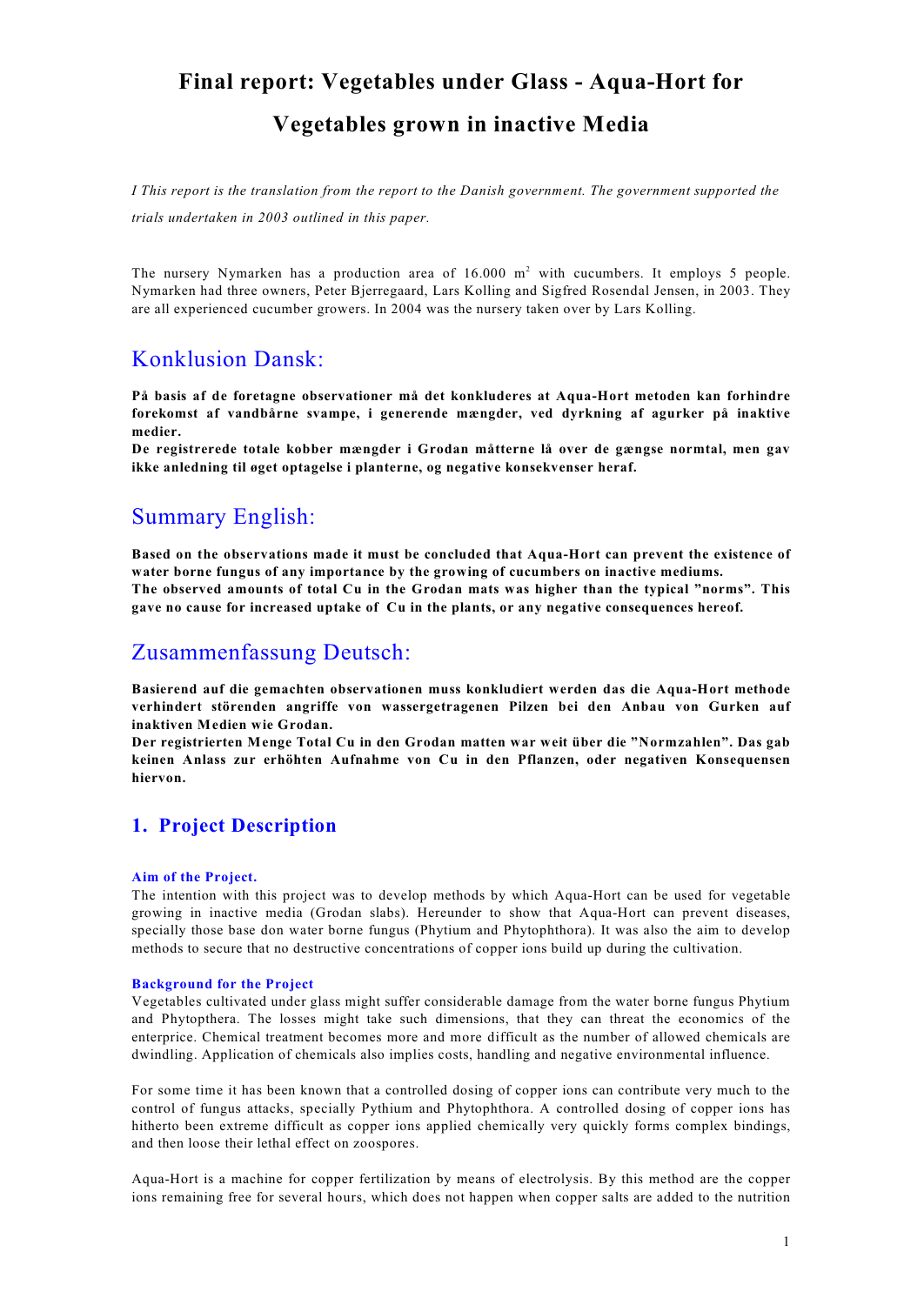mixture. The Aqua-Hort system also includes an electromagnetic treatment of the water. The electromagnetic forces removes hydrate layers from the nutrition ions allowing more easy passage throught he membranes. The electromagnetic forces pulls the bacteria clusters apart, causing many of them to die.

With Aqua-Hort a release of free copper ions is secured at the time of watering. The amount released is within the scope of nutrition levels. By cultivation in peat is the copper ions bound within a short time as complex copper. As the copper is dosed in small amounts, and get bound, there is no danger of toxic accumulations.

Aqua-Hort is today used by 200 nurseries. They mainly use peat as growth media. The production of vegetables under glass (tomato, cucumbers and peppers) is to a large extend cultivated on inactive media like Grodan, where the copper ions are not bound as with peat.

In some vegetable nurseries, like Nymarken, is recirculation employed. Here one might suspect that the copper would accumulate to unwanted levels in the recirculating water. This because of environmental and nutritional reasons.

The intention of this project is to develop methods to ensure that Aqua-Hort can be used for vegetable growing on inactive media like Grodan. The project also intends to show that Aqua-Hort can prevent diseases, specially those based on water borne fungus. For observation is also if the improved root building which can be observed in potplants, happens with vegetables.

#### **The Innovational Value of the Project**

The innovational value of the project lays in the need for developing a method for preventing Pythium and Phytophthora fungus problems in vegetables grown on inactive media by release of free copper ions and with no use of chemicals. For ornamentals grown in peat has the Aqua-hort method been applied with success since year 2000.

With the inactive media used for vegetables there was until now some fear that the copper ions could not be controlled sufficiently leading to some toxicity problems.

#### **Project Implementation**

The project was carried out the Nymarken nursery. The area being  $16000 \text{ m}^2$  under glass. Production is cucumbers grown on Grodan mats. Recirculation of the nutriotion water takes place. The 2003 season is used as the project period.

The Aqua-Hort unit is installed near the fertilizer mixer, so the mixed water passes the Aqua-Hort on the way out to the plants. The system consist of a control unit, four copper treatment pipes and the pipe with the electromagnet. On the display is the desired copper level set. Actual flow, total water water accumulated and the amperes are also show non the display. Aqua-Hort starts operation automatically by registering flow. By means of an microprocessor it adjust itself when conductivity or flows are changing.

.

Through the trial period will the DEG Laboratory make the following analyses:

- 24 Water analyses
- 12 Leave analyses
- 12 Fungus analyses

Different levels of dosing will be applied. The reaction in plants, water and growing media will be observed. Dosing will never exceed 1,0 ppm Cu.

#### **Expected Outcome of the Project**

The desirable outcome is the ability to treat and prevent water borne diseases like Pythium og Phytopthera, which can attacks different vegetable crops.

In relation to cucumber it is interesting to observe the virus diseases: "melon necrose spot virus" and "tobacco necrose virus". These might be prevented indirectly as they spead by the fungus Olpidium, which also might be destroyed by the Aqua-Hort system.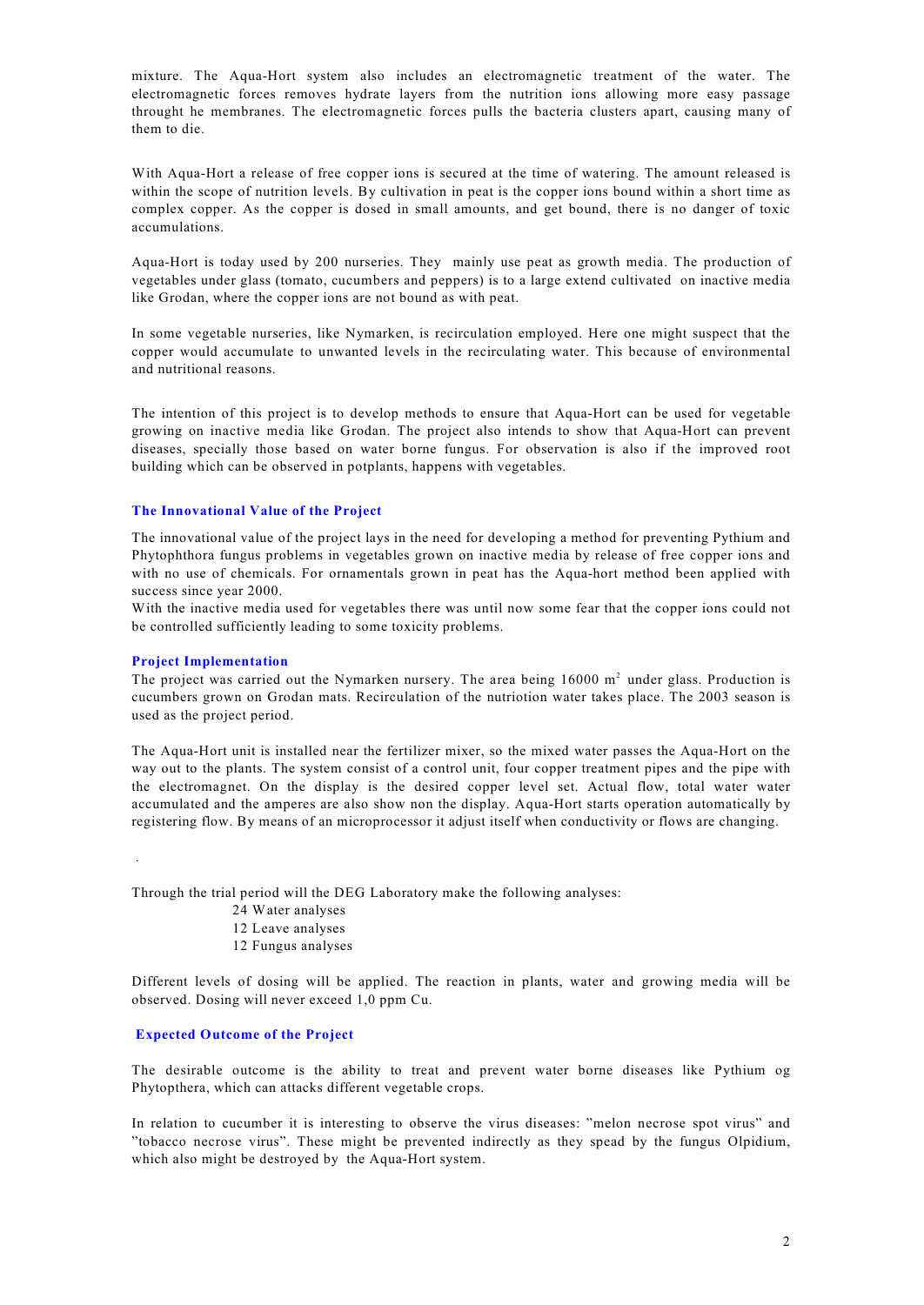#### **Consequences for the Environment, Work Conditions, Food Security and Nutrition.**

By the use of Aqua-Hort is the application of chemical fungus control avoided. This has a positive effect on the environment, working conditions and food security. To develop the handling methods for use of Aqua-Hort in vegetable production on inactive media and with recirculating nutrition water, is part of the project. By the use of recirculation are different environmental benefits achieved. For example seepage of nitrogen and other components. Water consumption is reduced by the use of recirculation.

### **2. The Realized Working Programme.**

The project was carried through by the following working programme.

#### a) **Daily Observations and Measurements**.

The plants were observed daily, as well as the measurement of the free copper ions by the Merck test set. A separate document contains those data. The head grower Kaj Jensen was in charge of the measurements.

#### **b) Laboratory Analyses of Water and Plants**

During the project period were a number of analyses made at the DEG laboratory. Drip and mat water was tested. Plant analyses for spores of Phytium, Phytophthora, Fusarium and Trichoderma were made. The last page of the report contains the test data.

#### **c) Meetings and Evaluations**

The project staff held frequent meetings. Contacts with external professionals were made.

#### **d) Final Report with Contribution from DEG.**

This report sums up the project. Plant Pathologist Lene Petersen DEG participated in the final project meeting, and submitted a trial report attached as the last page.

The data from the analyses are present in a separate paper.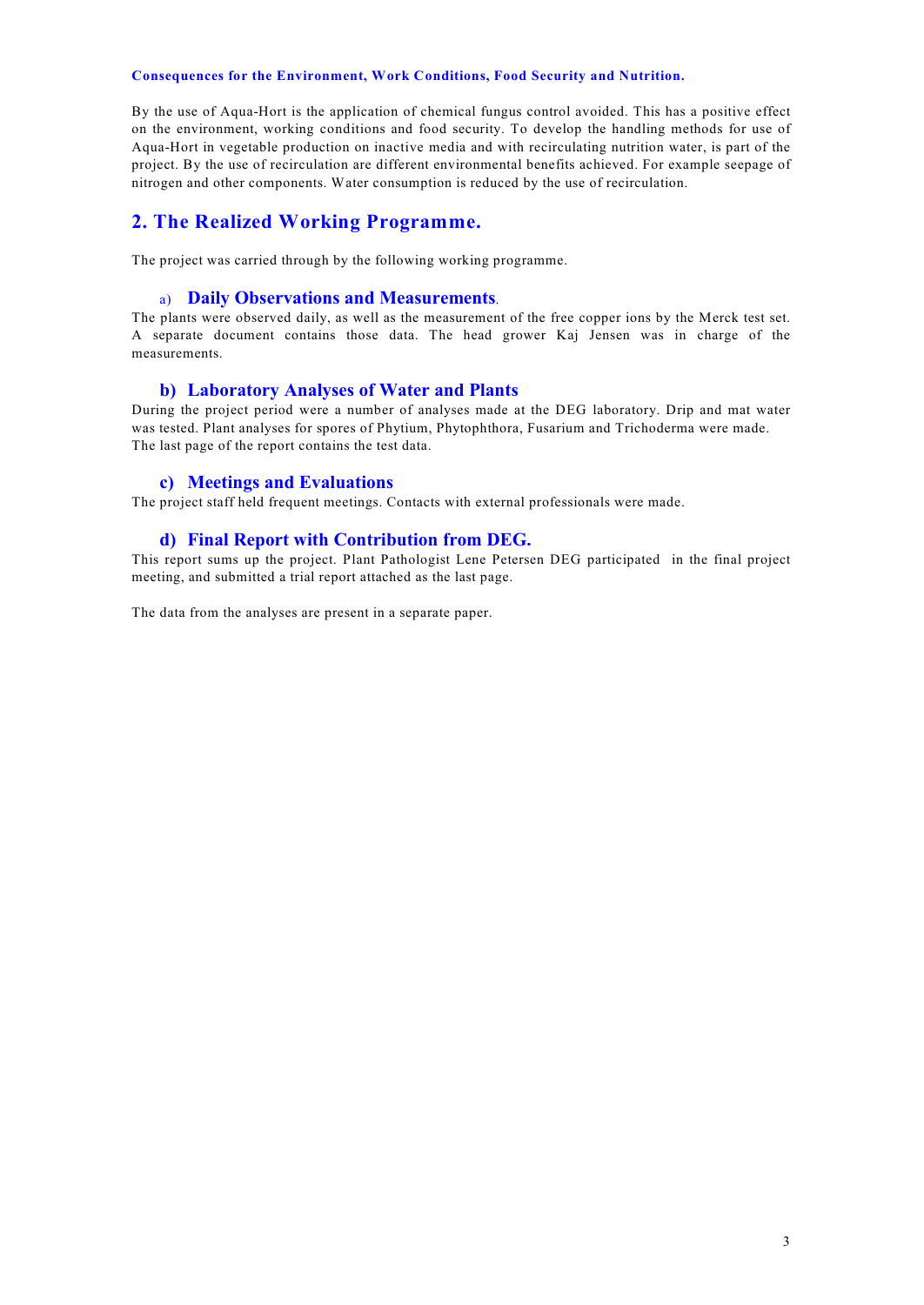### **3. Outcome of the Project.**

The project brought the following results:

#### **a) Occurance of water borne fungus diseases.**

In the project period ther were no signs of attacks by Pythium and Phytopthera on the cucumbers. The laboratory tests showed zoosporer of Pythium sp. Level one by some few of the tests. This level is very low and of no practical importance. The other tests for Phytophthora sp. Fusarium sp and Trichoderma sp were negative. Tests in earlier years showed considerable higher levels of zoospores. Lene Petersen from the DEG laboratory did the testing. Translation of her summary report is attached. **From these finding it can be concluded that the Aqua-Hort system keeps fungus down on a level where it has no practical importance any more**.

#### **b) Accumulation of Copper in Media and Plants**

The tests of the nutrition water from drips, mats and the plants gave the following results:

The nutrition water in the drip showed most of the time a level of 1,0 ppm when measured as total copper in the laboratory. The level of free copper ions was measured to approx. 0,15-0,20 ppm with the Merck test. This level was regulated by the Aqua-Hort controls. A dose of 0,22 ppm copper was applied for the most of the season. The difference is the bound copper which via the recirculation is brought forward by the recirculation. The normal copper fertilization with coppersulphate did not take place during the project period. The Aqua-Hort dosing was stopped from the 7. to the 22. June, where coppersulphate was used. The tests showed that the free copper disappeared in this pepriod, while the bound copper was present to some degree. **These and other measurements shows that "normal" copper in nutrition water is only present in bound form.** It is impossible to generate free copper ions by adding coppersulphate to nutrition water, as the copper will get bound right away. The old Bordeaux mixtures probably had some free copper, but here we talk of copper in promilles and in ppm concentrations.With Aqua-Hort the dosing is with 1 ppm 1000 times less than with 1 promille.

The water in the mats showed a considerable higher amount of total copper. The DEG laboratory findings were often around 1,5-2,0 ppm. This is much higher than what the traditional fertilizer "norms" says.

**The plant analyses showed a Cu contend of 10 ppm**. This is in line with the norm. The cucumber does not take more copper up in spite of the higher supply. The cucumber plant eats copper after demand irrelevant of the supply. For some other nutrients this is not the case, and the supply must be regulated. It is known that some crops react negatively when the copper supply is above certain levels. The plants showed no signs of nutritional unbalances, and were in strong growth throughout the season.

#### **c) Precipitation**

Some bluish-green slurry was formed in the main irrigation pipes. Earlier analyses had shown that the slurry contained a smaller portion of copper. It is assumed this is normal slurry from biofilm and fertilizers which is coloured by copper.

There has been no problems with stoppage of the drips.

#### **d) Use of Fungicides**

In the project period, season 2003, were no fungicides applied at all in the nursery.

#### **e) CucumberYields**

The yield of cucumber in numbers were in 2003 the highest ever recorded. The reason for that is not the topic of this report.

#### **f) Increased Calcium uptake**

The calcium uptake in the plants was 2-3 times higher than normal. Over 10 measurements 5,3% in the dry matter. It seems to stem from the presence of many fine root hairs which take up calcium. Increased calcium contend is beneficial for resistance and shelf life.

#### **Conclusion:**

**Based on the research findings it must be concluded, that Aqua-Hort can prevent the appearance of water borne fungus to any significant degree. Cucumber cultivation on inactive media and Aqua-Hort works very well together.**

**The registered amount of copper in the Grodan slabs was above normal. This level gave no increased uptake in the plants, or any negative consequences.** 

Dr. Aksel de Lasson 28. Oct. 2003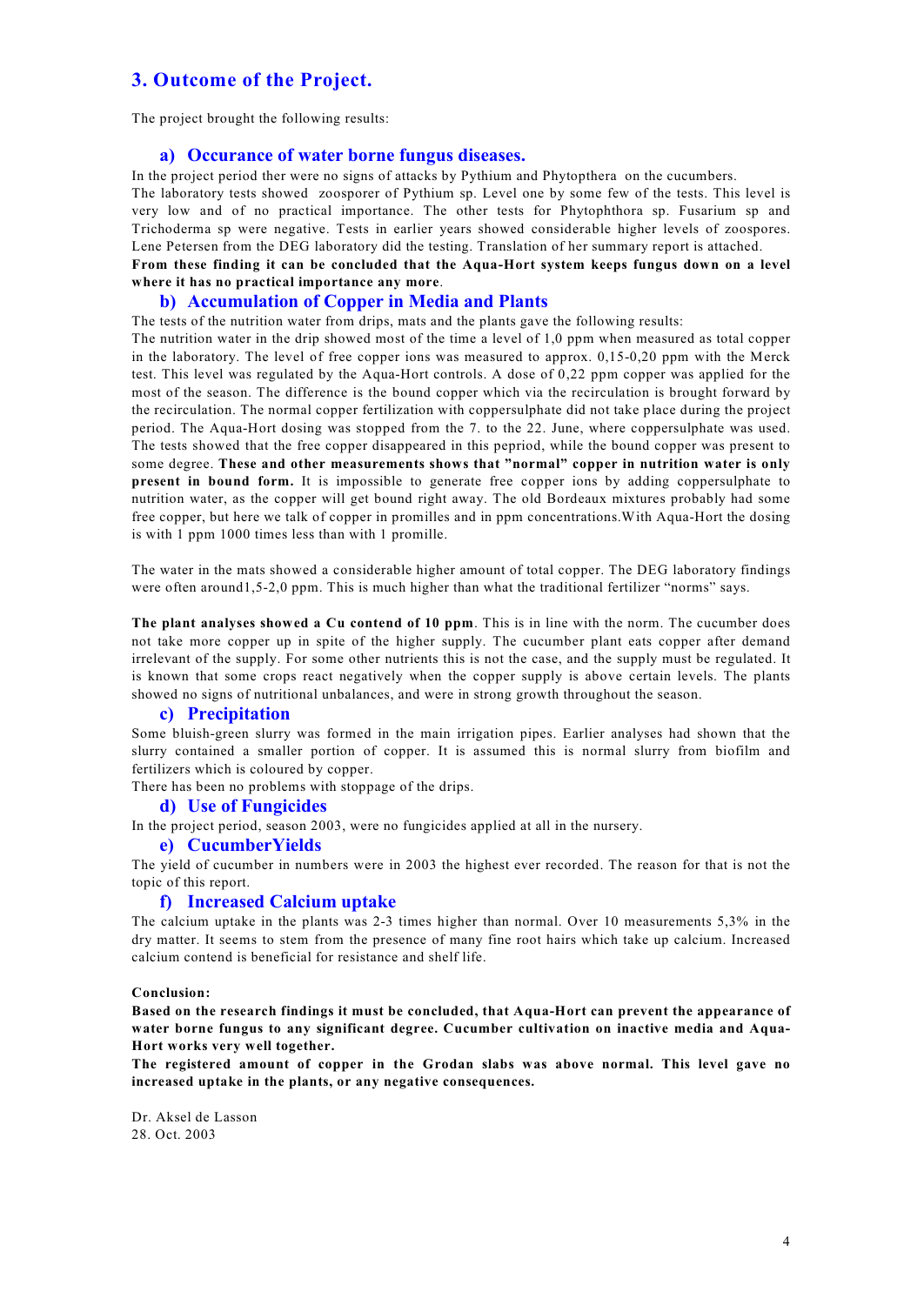### **AquaHort to Vegetables grown in inactive medias.**

In the period May 2002 to Sept. 2003 was the recirculated water treated with Aqua-Hort tested frequently. The samples were 500 ml water.

The samples were tested for the water borne fungus of Pythium spp. and Phytophthora spp.by registering their zoospores. For Fusarium was the amount of micro- and macroconodies counted. The existence of the positive Tricoderma spp. was also registered. Trochoderma often occurs in recirculating systems for longer time after a single dosing.

For Phytium was 500 ml was 100 ml filtrated through a microporefilter to collect the zoospores. Afterwards was the porefilter placed on a selective growth media. After 3 days was the number of zoospores determined based on the colonies formed.

The same procedure was followed for Phytophthora. In addition to that was pieces of Rhododendron leaves placed in 100 ml water to "catch" possible zoospores of Phytophthora, as the amount of Phytophthora often is smaller than Pythium spores. After 4 days in the water are the leaves placed directly on a petri dish with a selective growing media, and cultivated for 3-4 days by 24°C. If zoospores of Phytophthora exist they will grow into the Rhododendron leaves. From the mycelia growth can it be determined by microscoping if zoospores of Phytophthora were preent in the water sample.

To register possible existence of micro- or macroconidia of Fusarium and conidiespores of Trichoderma, was further 100 ml put through a microporefilter, and afterwards cultivated on potatodextroseagar by 24°C in 4 days. The mycelia growth in the Petri dish was determined by microscoping.

| Date     | Pythium | Phytophthora Fusarium | Trichoderma |  |
|----------|---------|-----------------------|-------------|--|
| 21-05-02 |         |                       |             |  |
| 17-06-02 | 0       |                       |             |  |
| 05-05-03 |         |                       |             |  |
| 21-05-03 |         |                       |             |  |
| 12-06-03 |         |                       |             |  |
| 23-06-03 |         |                       |             |  |
| 11-07-03 |         |                       |             |  |
| 04-08-03 |         |                       |             |  |
| 03-09-03 |         |                       |             |  |

Laboratory Results of Samples from Gartneriet Nymarken:

Pythium 1-5, where 5 is the highest level Phytophthora 0-1, where 1 is existence Fusarium 0-1, where 1 is existence Trichoderma 1-5, where 5 is the highest level.

In the examined samples are occasionally very small amounts of Phytium found. Phytium is the main cause of problems with fungus attacks in cucumbers. Most samples from this Aqua-Hort water are entirely free of fungus.

**Conclusion:** The use of Aqua-Hort by the cultivation of cucumbers in inactive media like Grodan prevents the propagation of water borne fungus like Pythium and Phytopthera, and decreases the amount of Fusarium and Trichoderma.

Yours sincerely

Lene Petersen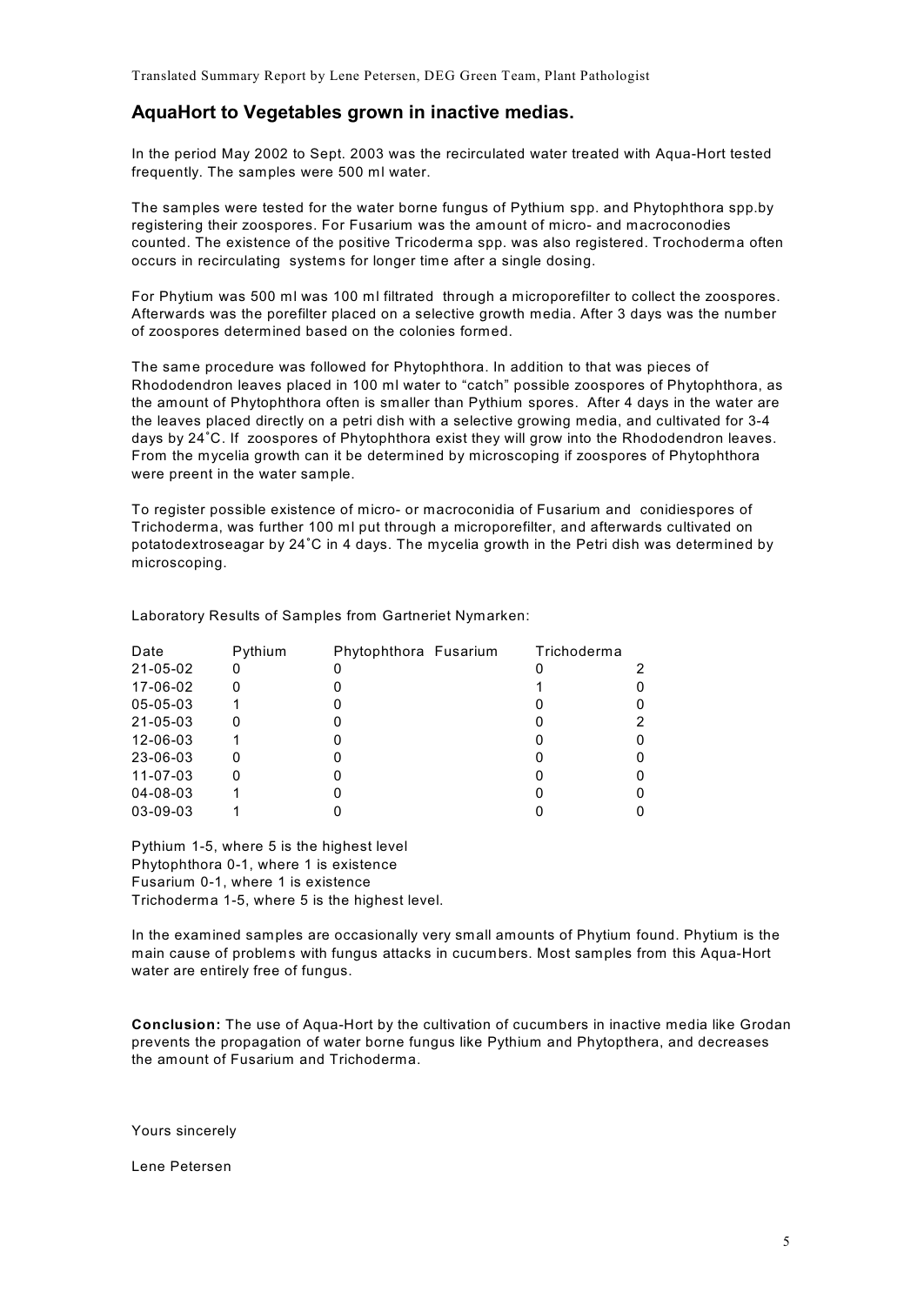# *Table 1: Drip Nutrition Water Analyses Nymarken 2003*

| Dato                      |     |                     | 30-04-2003 | 15-05-2003 | 06-06-2003 | 18-06-2003  | 07-07-2003 | 30-07-2003 | 27-08-2003 |
|---------------------------|-----|---------------------|------------|------------|------------|-------------|------------|------------|------------|
| Lab                       |     | Norm                | <b>DEG</b> | <b>DEG</b> | <b>DEG</b> | <b>DEG</b>  | <b>DEG</b> | <b>DEG</b> | <b>DEG</b> |
| pH 5,4-6,2                | pH  | $5.4 - 6.2$         | 6,1        | 6,3        | 6,2        | 5,6         | 5,6        | 6,7        | 6,3        |
| EC $2,0-3,0$ mS           | mS  | $2,0-3,0$           | 2,41       | 2,09       | 2,38       | 2,17        | 2,48       | 2,59       | 2,32       |
| NO3-N 190-260             | ppm | 190-260             | 223        | 213        | 225        | 198         | 240        | 243        | 202        |
| PO4-P 30-60 ppm           | ppm | $30 - 60$           | 33         | 25         | 41         | 42          | 30         | 64         | 34         |
| K 230-320 ppm             | ppm | 230-320             | 351        | 280        | 330        | 287         | 327        | 379        | 323        |
| Mg 35-50 ppm              | ppm | 35-50               | 33         | 27         | 32         | 27          | 24         | 34         | 33         |
| Ca 100-200 ppm            | ppm | 100-200<br>$0,30 -$ | 179        | 205        | 201        | 191         | 210        | 231        | 184        |
| B 0,30-0,40 ppm           | ppm | 0,40<br>$0,75-$     | 0,37       | 0,33       | 0,36       | 0,32        | 0,25       | 0,36       | 0,38       |
| Mn 0,75-1,25 ppm          | ppm | 1,25<br>$1,75-$     | 0,72       | 0,9        | 0,75       | 0,62        | 0,51       | 1,03       | 0,48       |
| Fe 1,75-2,50 ppm          | ppm | 2,50<br>$0,20 -$    | 0,69       | 2,71       | 0,85       | 1,67        | 1,41       | 1,22       | 1,36       |
| Zn 0,20-0,40 ppm          | ppm | 0,40<br>$0, 15 -$   | 0,2        | 1,62       | 0,35       | 0,33        | 0,17       | 0,24       | 0,11       |
| Cu total 0,15-0,20        | ppm | 0,20                | 1,92       | 0,99       | 1,35       | 0,61        | 0,92       | 0,88       | 0,83       |
| Cu <sup>++</sup> free ion | ppm |                     | 0, 15      | 0, 16      | 0, 16      | $\mathbf 0$ | 0,12       | 0, 18      | 0,25       |
| Na                        | ppm |                     | 18         | 18         | 16         | 17          | 19         | 17         | 25         |
| CI                        | ppm |                     | 9          | 9          | 13         | 14          | 18         | 11         | 15         |
| <b>SO4S</b>               | ppm |                     | 75         | 69         | 61         | 50          | 47         | 64         | 66         |
| Bicar, pH3, 9             | ppm |                     | 42         | 48         | 48         | 33          | 26         | 46         | 45         |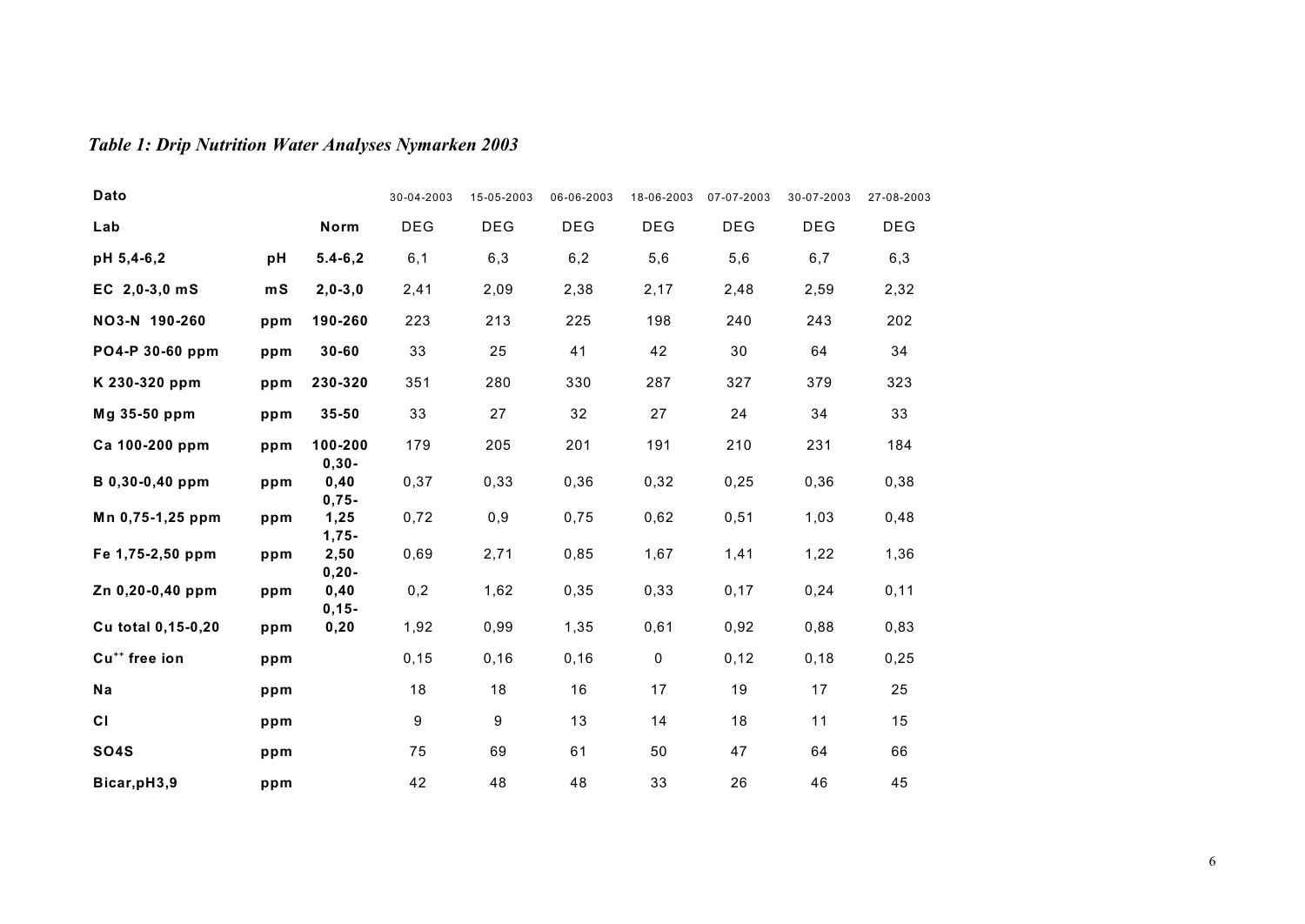# *Table 2: Mat Nutrition Water Analyses Nymarken 2003*

|                                  | 05-02-2003 | 24-02-2003 | 10-03-2003 | 26-03-2003 | 30-04-2003 | 15-05-2003 | 06-06-2003 | 18-06-2003 | 07-07-2003 | 30-07-2003 | 27-08-2003 |
|----------------------------------|------------|------------|------------|------------|------------|------------|------------|------------|------------|------------|------------|
|                                  | <b>DEG</b> | <b>DEG</b> | DEG        | <b>DEG</b> | <b>DEG</b> | <b>DEG</b> | <b>DEG</b> | DEG        | DEG        | <b>DEG</b> | <b>DEG</b> |
| pH 5,4-6,2                       | 6,1        | 5,5        | 5,9        | 5,8        | 6,3        | 6,4        | 5,7        | 5,2        | 5,6        | 4,6        | 6,2        |
| EC $2,0-3,0$ mS<br>NO3-N 190-260 | 2,99       | 3,14       | 2,92       | 3,05       | 2,78       | 2,58       | 2,93       | 3,81       | 3,05       | 3,12       | 3,57       |
| ppm                              | 277        | 246        | 288        | 332        | 235        | 248        | 296        | 396        | 316        | 303        | 328        |
| PO4-P 30-60 ppm                  | 96         | 102        | 61         | 41         | 22         | 18         | 37         | 59         | 17         | 85         | 34         |
| K 230-320 ppm                    | 403        | 401        | 353        | 341        | 399        | 325        | 367        | 444        | 326        | 464        | 522        |
| Mg 35-50 ppm                     | 67         | 51         | 47         | 51         | 43         | 44         | 44         | 58         | 37         | 48         | 59         |
| Ca 100-200 ppm                   | 275        | 302        | 308        | 341        | 220        | 319        | 281        | 191        | 313        | 298        | 279        |
| B 0,30-0,40 ppm                  | 0,72       | 0,61       | 0,6        | 0,59       | 0,55       | 0,5        | 0,51       | 0,68       | 0,39       | 0,51       | 0,65       |
| Mn 0,75-1,25 ppm                 | 2,98       | 1,88       | 1,45       | 1,03       | 0,67       | 0,32       | 0,79       | 0,97       | 0,52       | 1,03       | 0,37       |
| Fe 1,75-2,50 ppm                 | 1,01       | 1,49       | 2,17       | 2,68       | 1,83       | 1,78       | 1,83       | 3,68       | 2,73       | 1,92       | 2,36       |
| Zn 0,20-0,40 ppm                 | 0,47       | 0,39       | 0,28       | 0,76       | 0,22       | 0, 19      | 0,34       | 0,48       | 0,22       | 0,24       | 0,08       |
| Cu total 0,15-0,20               | 0,28       | 0,99       | 1,04       | 1,45       | 1,47       | 1,72       | 1,78       | 1,88       | 2,04       | 1,44       | 1,62       |
| Cu <sup>++</sup> free ion        |            |            |            | 0,09       | 0,08       | 0,08       | 0,05       | 0,05       | 0,05       | 0,06       | 0,08       |
| Na                               | 20         | 28         | 29         | 35         | 32         | 36         | 31         | 47         | 42         | 34         | 59         |
| <b>CI</b>                        | 21         | 30         | 21         | 5          | 17         | 13         | 22         | 35         | 34         | 22         | 25         |